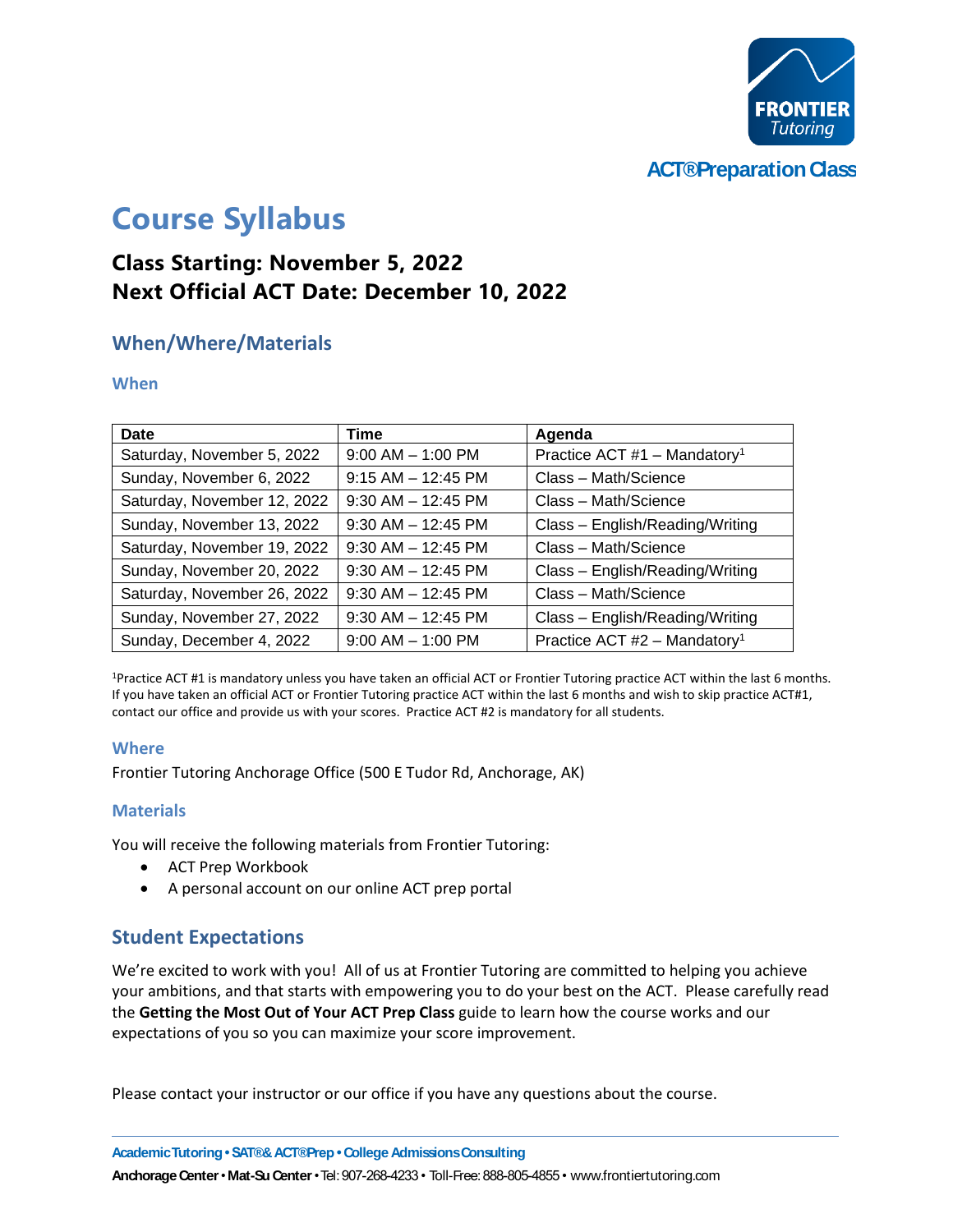

**ACT® Preparation Class Course Syllabus – Class Starting May 31, 2016**